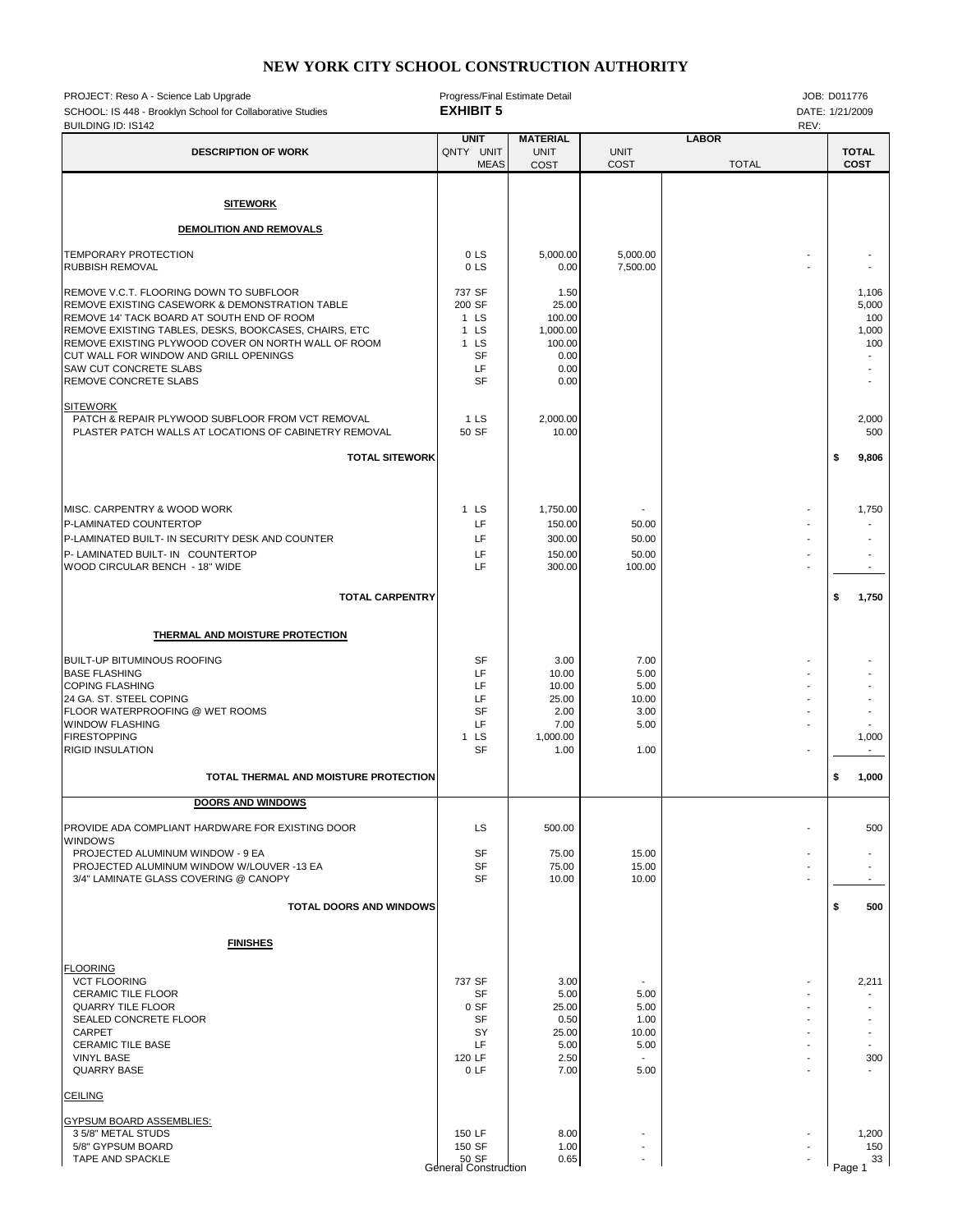## **NEW YORK CITY SCHOOL CONSTRUCTION AUTHORITY**

| PROJECT: Reso A - Science Lab Upgrade<br>SCHOOL: IS 448 - Brooklyn School for Collaborative Studies<br><b>BUILDING ID: IS142</b>                                                                                                                                                                                                                                                                              | Progress/Final Estimate Detail<br><b>EXHIBIT 5</b>   |                                                                          |                                                                                                 |                              |                                                              |                      | JOB: D011776<br>DATE: 1/21/2009                                  |  |
|---------------------------------------------------------------------------------------------------------------------------------------------------------------------------------------------------------------------------------------------------------------------------------------------------------------------------------------------------------------------------------------------------------------|------------------------------------------------------|--------------------------------------------------------------------------|-------------------------------------------------------------------------------------------------|------------------------------|--------------------------------------------------------------|----------------------|------------------------------------------------------------------|--|
| <b>DESCRIPTION OF WORK</b>                                                                                                                                                                                                                                                                                                                                                                                    | <b>UNIT</b><br>QNTY UNIT<br><b>MEAS</b>              | <b>MATERIAL</b><br><b>UNIT</b><br>COST                                   | <b>UNIT</b><br>COST                                                                             | <b>LABOR</b><br><b>TOTAL</b> | REV:                                                         | <b>TOTAL</b><br>COST |                                                                  |  |
| <b>PAINTING</b><br><b>PAINT WALLS</b><br>PAINT GYPSUM BOARD CEILING AND SOFFIT<br>PAINT DOORS AND FRAME - SINGLE<br>PAINT DOORS AND FRAME -DOUBLE<br>CERAMIC TILE @ WALLS<br>MISCELLANEOUS PATCHING                                                                                                                                                                                                           | 400 SF<br><b>SF</b><br>EA<br>PR<br><b>SF</b><br>1 LS | 12.00<br>0.20<br>20.00<br>40.00<br>5.00<br>1,500.00                      | $\overline{\phantom{a}}$<br>$\blacksquare$<br>0.50<br>75.00<br>150.00<br>5.00<br>$\blacksquare$ |                              | $\blacksquare$<br>$\blacksquare$<br>$\blacksquare$           |                      | 4,800<br>$\blacksquare$<br>1,500                                 |  |
| EXTERIOR PLASTER (STUCCO) ON LATH<br>GYPSUM PLASTERING @ EXISTING COLUMNS                                                                                                                                                                                                                                                                                                                                     | <b>SF</b><br><b>SF</b>                               | 5.00<br>5.00                                                             | 10.00<br>10.00                                                                                  |                              |                                                              |                      | $\blacksquare$                                                   |  |
| <b>TOTAL FINISHES</b>                                                                                                                                                                                                                                                                                                                                                                                         |                                                      |                                                                          |                                                                                                 |                              |                                                              | \$                   | 10,194                                                           |  |
| <b>SPECIALTIES</b>                                                                                                                                                                                                                                                                                                                                                                                            |                                                      |                                                                          |                                                                                                 |                              |                                                              |                      |                                                                  |  |
| TACKBOARD 8' X 4'<br>TACKBOARD 3' X 4'<br>TACKBOARD (FOR COMPUTER AREA) 10' X 2'9"<br>DRY MARKER BOARD 3' X 4'<br>MARKER BOARD / HORIZONTAL SLIDE<br>CORK BULLETIN CIRCULAR BOARD                                                                                                                                                                                                                             | 32 SF<br>12 SF<br>30 SF<br>12 SF<br>SF<br><b>SF</b>  | 60.00<br>60.00<br>60.00<br>28.00<br>30.00<br>20.00                       | $\overline{a}$<br>10.00<br>5.00                                                                 |                              | $\blacksquare$<br>$\blacksquare$                             |                      | 1,920<br>720<br>1,800<br>336<br>$\blacksquare$<br>$\overline{a}$ |  |
| <b>TOTAL SPECIALTIES</b>                                                                                                                                                                                                                                                                                                                                                                                      |                                                      |                                                                          |                                                                                                 |                              |                                                              | \$                   | 4,776                                                            |  |
| <b>EQUIPMENT</b><br>INTERACTIVE WHITE BOARD / MARKER BOARD ASEMBLY<br>14'-7"W X 48" H<br>PORTABLE FUME HOOD / DUCTED ON HEAVY DUTY CART<br>33"W X 24"D X 85"H - OVERALL W/CART<br>PORTABLE PLANT STUDY CENTER<br>56"W X 30"D X71"H<br>GLASSWARE DRYING RACK / 32 PEGS<br>20"W X 30"H X 1"TH. SHELSTONE<br>GOGGLE STORAGE CABINET / WALL MOUNTED<br>25" X 12" X 25"<br>PAPER TOWEL DISPENSER<br>SOAP DISPENSER | 1 EA<br>1 EA<br>1 EA<br>1 EA<br>1 EA<br>1 EA<br>1 EA | 7,500.00<br>2,000.00<br>2,000.00<br>550.00<br>750.00<br>225.00<br>125.00 |                                                                                                 |                              | $\overline{\phantom{a}}$<br>$\blacksquare$<br>$\blacksquare$ |                      | 7,500<br>2,000<br>2,000<br>600<br>750<br>225<br>125              |  |
| PROVIDE & INSTALL FIRE BLANKET                                                                                                                                                                                                                                                                                                                                                                                | 1 EA                                                 | 500.00                                                                   |                                                                                                 |                              |                                                              |                      | 500                                                              |  |
| <b>TOTAL EQUIPMENT</b>                                                                                                                                                                                                                                                                                                                                                                                        |                                                      |                                                                          |                                                                                                 |                              |                                                              | \$                   | 13,700                                                           |  |
| <b>FURNISHINGS</b>                                                                                                                                                                                                                                                                                                                                                                                            |                                                      |                                                                          |                                                                                                 |                              |                                                              |                      |                                                                  |  |
| LABARATORY TABLE / INSTRUCTOR DEMONSTRAT. TABLE<br>108"W X 31"D X 36"H<br>MICROSCOPE STORAGE UNIT<br>36"W X 16"D X 82"H<br>DISPLAY CABINET / 5 SHELVES / 2 DOORS<br>47"W X 21 5/8"D X 82 3/4"H                                                                                                                                                                                                                | 1 EA<br>1 EA<br>2 EA                                 | 9,500.00<br>2,250.00<br>1,500.00                                         |                                                                                                 |                              |                                                              |                      | 9,500<br>2,250<br>3,000                                          |  |
| STORAGE UNIT / 5 SHELVES / 2 DOORS<br>47"W X 21 5/8"D X 82 3/4"H                                                                                                                                                                                                                                                                                                                                              | 3 EA                                                 | 1,500.00                                                                 | $\blacksquare$                                                                                  |                              |                                                              |                      | 4,500                                                            |  |
| BASE CABINET / 2 DOORS / 1 SHELF<br>35"W X 15 3/4"D X 34 3/4"H                                                                                                                                                                                                                                                                                                                                                | 2 EA                                                 | 750.00                                                                   |                                                                                                 |                              |                                                              |                      | 1,500                                                            |  |
| <b>INSTRUCTORS CABINET</b><br>24"W X 22"W X 84"H<br>SHELVES FOR COMPUTER AREA / WALL MOUNTED                                                                                                                                                                                                                                                                                                                  | 1 EA                                                 | 1,000.00                                                                 | ٠                                                                                               |                              |                                                              |                      | 1,000                                                            |  |
| 24" X 12" X 24"<br>EPOXY RESIN COMPUTER COUNTER TOP<br>33"W X 10'L X 1"                                                                                                                                                                                                                                                                                                                                       | 5 EA<br>1 LS                                         | 200.00<br>500.00                                                         |                                                                                                 |                              |                                                              |                      | 1,000<br>500                                                     |  |
| <b>TOTAL FURNISHINGS</b>                                                                                                                                                                                                                                                                                                                                                                                      |                                                      |                                                                          |                                                                                                 |                              |                                                              |                      | \$23,250                                                         |  |
|                                                                                                                                                                                                                                                                                                                                                                                                               |                                                      |                                                                          |                                                                                                 |                              |                                                              |                      |                                                                  |  |
| <b>PLUMBING</b>                                                                                                                                                                                                                                                                                                                                                                                               | <b>General Construction</b>                          |                                                                          |                                                                                                 |                              |                                                              | Page 2               |                                                                  |  |